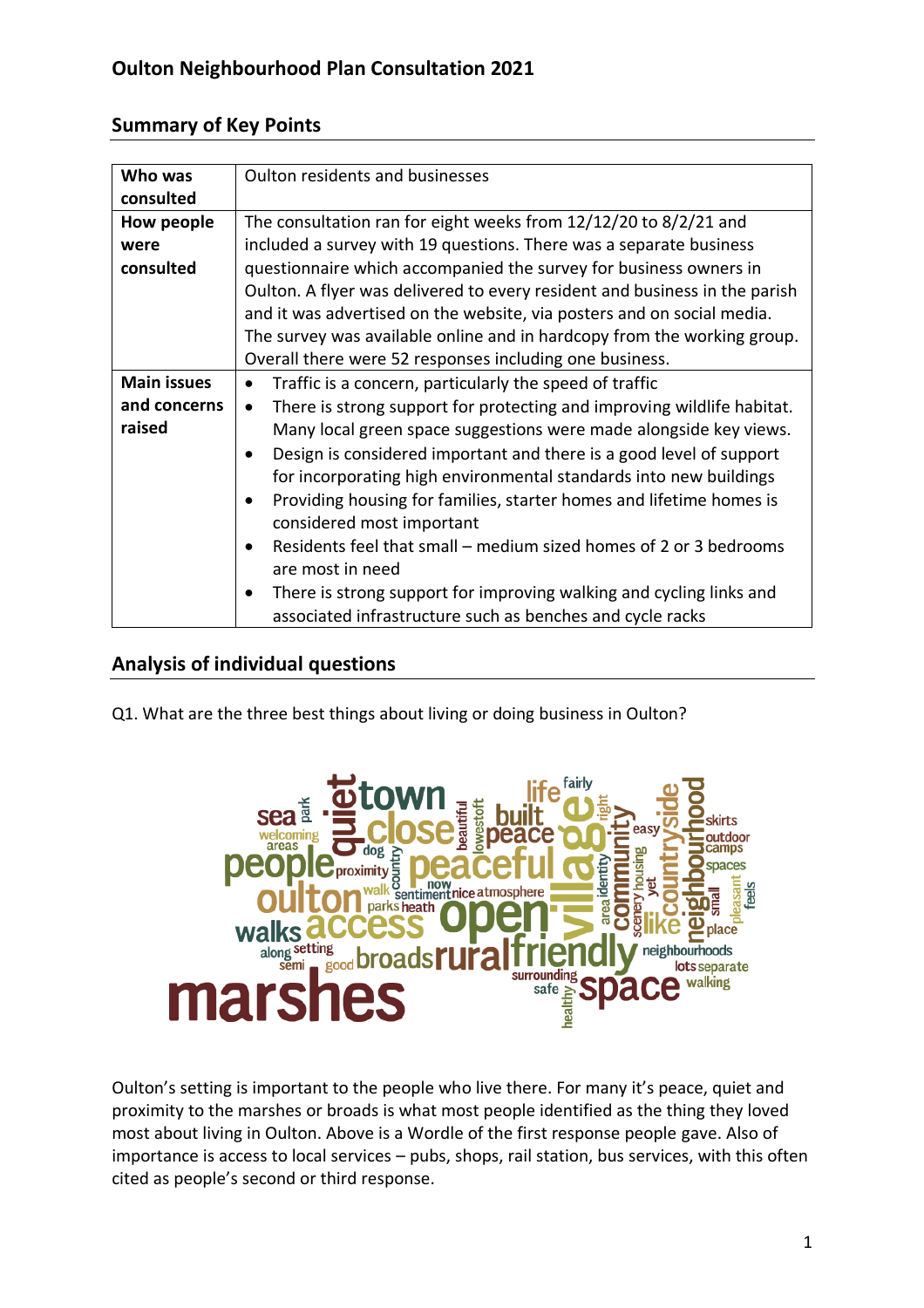Q2. Is there anything you don't like about living or doing business in Oulton? List up to three things.

The most common responses related to traffic, predominantly the speed of traffic, and new housing development with people feeling that there were too many homes being built. Below is a Wordle of all responses given.



#### **Green Space and wildlife**

Q3. The Neighbourhood Plan will designate some green areas that are especially important to the community as Local Green Spaces. This could include local play areas, the burial ground or allotments. These need to meet a set of national criteria which requires them to be demonstrably special and hold particular significance to the local community. They may be demonstrably special by virtue of their beauty, historic significance, recreational value, tranquillity or richness of wildlife.

What areas of green space within the village do you think are special and worth protecting? Please tell us what these are and why they are special to you. For example, the pond at Jenkins Green which is important for wildlife and public enjoyment and recreation.

| <b>LGS</b>                                    | Comments on why they are special                                                                      |
|-----------------------------------------------|-------------------------------------------------------------------------------------------------------|
| Marshland near Camps Heath                    |                                                                                                       |
| Field at the back of Oulton Park / Holly Hill | Recreation and heritage value, there's an<br>old ruin in need of preservation - St<br>Andrew's Chapel |
| Pond and Green at Jenkin's Green              | Wildlife value                                                                                        |
| <b>Oulton Country Park</b>                    | Wildlife, recreation                                                                                  |
| <b>Oulton Marshes</b>                         | Wildlife                                                                                              |
| Paddocks/meadows near Camps Heath             |                                                                                                       |
| St Michaels Church and Churchyard             |                                                                                                       |
| <b>Woods Meadow Country Park</b>              |                                                                                                       |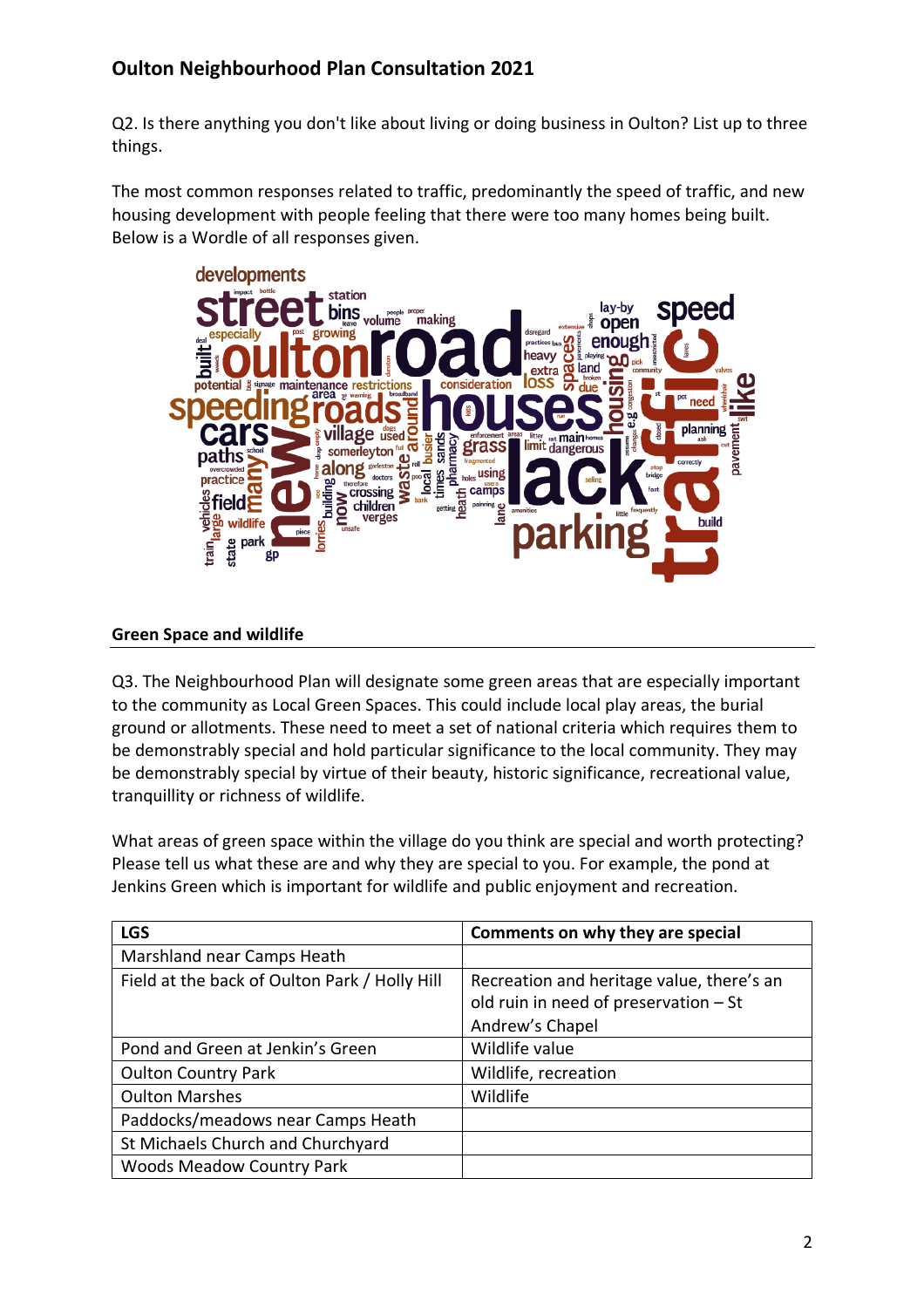| <b>LGS</b>                               | Comments on why they are special            |
|------------------------------------------|---------------------------------------------|
| Community Centre playing field           | recreation                                  |
| Roadside verges                          | wildlife                                    |
| Oulton play park opposite the Blue Boar  | Public enjoyment and recreation             |
| Camps Heath greenspace                   | Walking, recreation, enjoyment              |
| Old Suffolk Fat and Bone Site            | Nature reserve                              |
| Ancient trees and shrubs around Union    | Heritage, workhouse and burial site         |
| Lane                                     |                                             |
| Area of trees outside the Manor House on | Important for wildlife and aesthetic beauty |
| the corner of Hall Lane / Gorleston Road |                                             |
| Footpaths towards Camps Heath from       | Historic significance                       |
| <b>Union Lane</b>                        |                                             |
| Workhouse Wood and Flixton Holes         | wildlife                                    |

Q4. As part of the Neighbourhood Plan we could develop an ecological network or wildlife corridors that link up important habitats such as ponds or woodland and other green spaces such as the cemetery.

Would you support this?

| <b>Response</b> | Proportion | <b>Number</b> |
|-----------------|------------|---------------|
| Yes             | 95.1%      | 39            |
| No              | 0.0%       | O             |
| I don't know    | 4.9%       | 2             |
|                 |            | 41            |

#### **Key Views**

Q5. The Neighbourhood Plan will identify key views within Oulton which depict the area's special qualities. These may be of the landscape, iconic views of the village or historic features such as the church and its setting. The plan will seek to protect these views for future enjoyment.

Please describe any key views that you think are particularly important within Oulton, for example the view of St Michaels Church.

Suggestions included:

- View across the marshes from St Michael's Church and Wood Lane
- View of the church
- View of woods meadow
- View of St Andrew's ruin
- View of Flixton Holes
- View of the paddocks
- View of the Broads from Camps Heath
- Sunset over Oulton Marshes
- View of the Church from Fisher Row
- View along Queens Highway at Woods Lane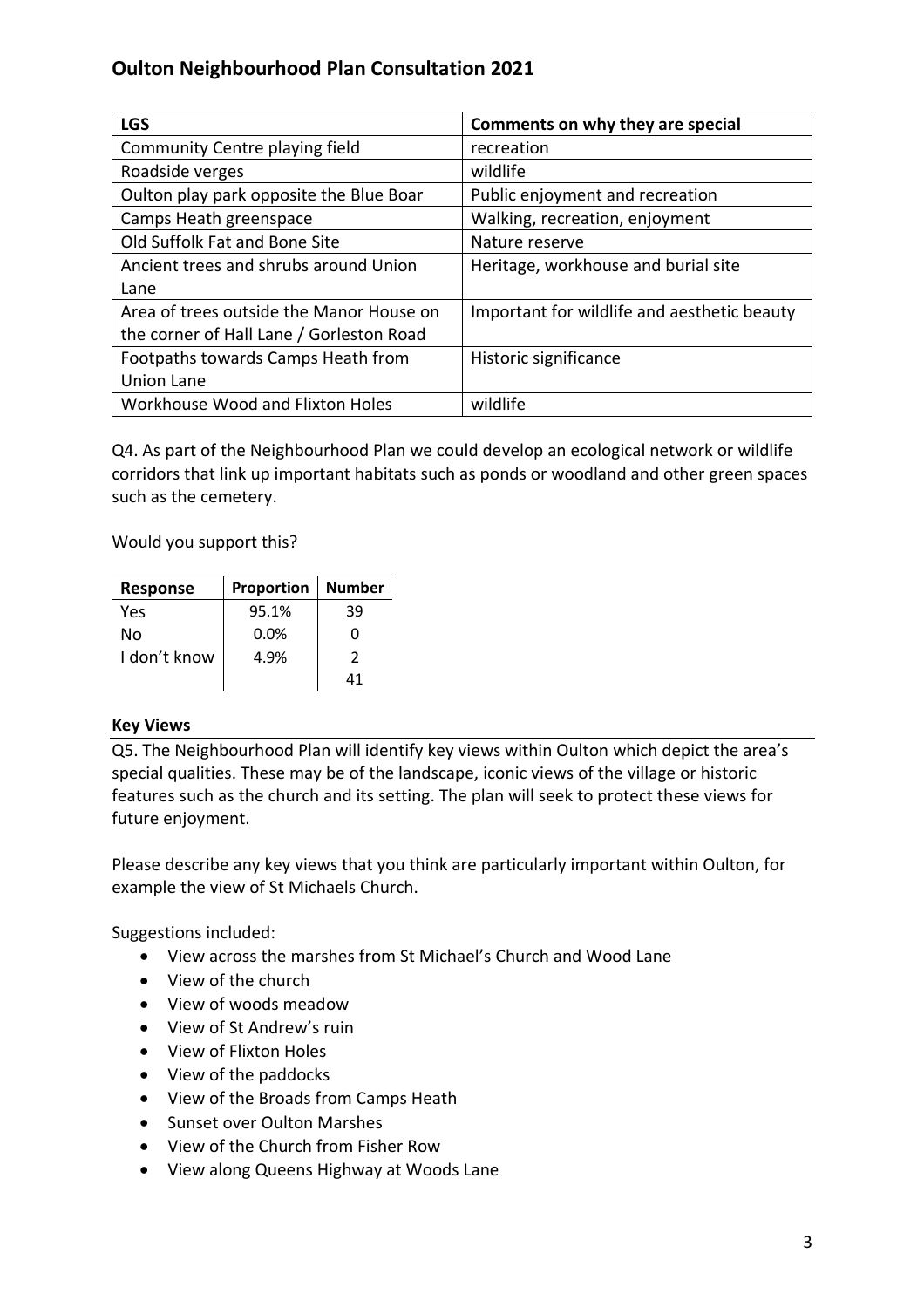- View from Longfields / the Country Park west across to the marshes
- View of Oulton Dyke from Fisher Row and from the mooring stage across to Peto Marsh
- View north down Oulton Street, including the Blue Boar Inn and houses in the older part of the village

### **Heritage Assets**

Q6. Protection already exists for land and buildings in Oulton that are designated as listed buildings through national policy and guidance. The Neighbourhood Plan can add to this by identifying other buildings or structures of local historic importance, referring to them as non-designated heritage assets. Please list any other buildings or structures of heritage value in the parish which could be identified in the Neighbourhood Plan, for example the red telephone box in Camps Heath.

Suggestions included:

- Red telephone box in Camps Heath
- St Andrew's Ruin / chapel
- The Blue Boar pub
- The Manor House
- Old tin building opposite the church
- $\bullet$  19<sup>th</sup> century post boxes
- The old workhouse, Union Lane
- Army Pill Box at the back of the field near the Blue Boar pub
- Village sign

#### **Housing Development**

#### Q7. Design

As part of the Neighbourhood Plan's development we've commissioned AECOM to develop a design guide for Oulton. This is a summary of the key characteristics of Oulton's buildings their materials, heights, boundary features and layout patterns amongst others, which has been used to develop specific guidance for new development.

Do you think that the Neighbourhood Plan should require these guidelines are followed for all new homes?

| <b>Response</b> | Proportion | <b>Number</b> |
|-----------------|------------|---------------|
| Yes             | 78.3%      | 36            |
| No              | 8.7%       | 4             |
| I don't know    | 13.0%      | 6             |
|                 |            |               |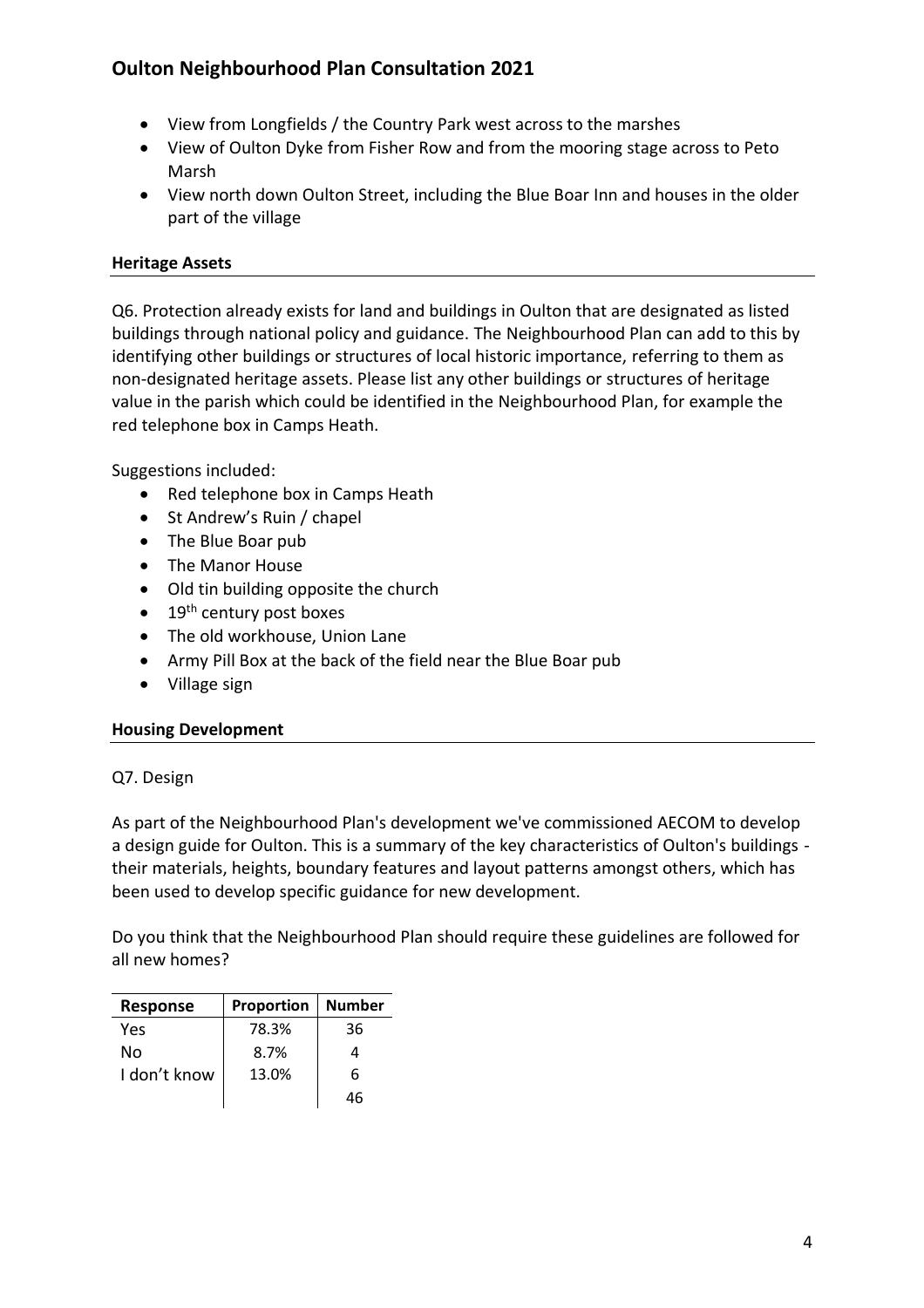Q8. To what extent do you agree that it's important for all new homes to incorporate high environmental standards, such as solar panels, green roofs or electric vehicle charging points?

| <b>Response</b>          | Proportion | <b>Number</b> |
|--------------------------|------------|---------------|
| Strongly agree           | 54.5%      | 24            |
| Agree                    | 27.3%      | 12            |
| Not sure                 | 11.4%      | 5             |
| <b>Disagree</b>          | 6.8%       | 3             |
| <b>Strongly Disagree</b> | $0.0\%$    | n             |
|                          |            |               |

Q9. Housing Mix

Getting the right mix of houses, such as whether they are large or small, 3 or 4 bedrooms etc, on any new development site is important. Do you think the neighbourhood plan should have a policy that provides strong guidance on the housing mix as part of any development?

| <b>Response</b> | Proportion | <b>Number</b> |
|-----------------|------------|---------------|
| Yes             | 78.8%      | 41            |
| No              | 11.5%      | 6             |
| I don't know    | 9.6%       | 5             |
|                 |            | 52            |

Q10. What kind of housing do you think should be built? People were asked to select up to three. Family homes and starter homes were identified by over 60% of respondents.



Q11. What size of homes do you think should be built? Please select up to two.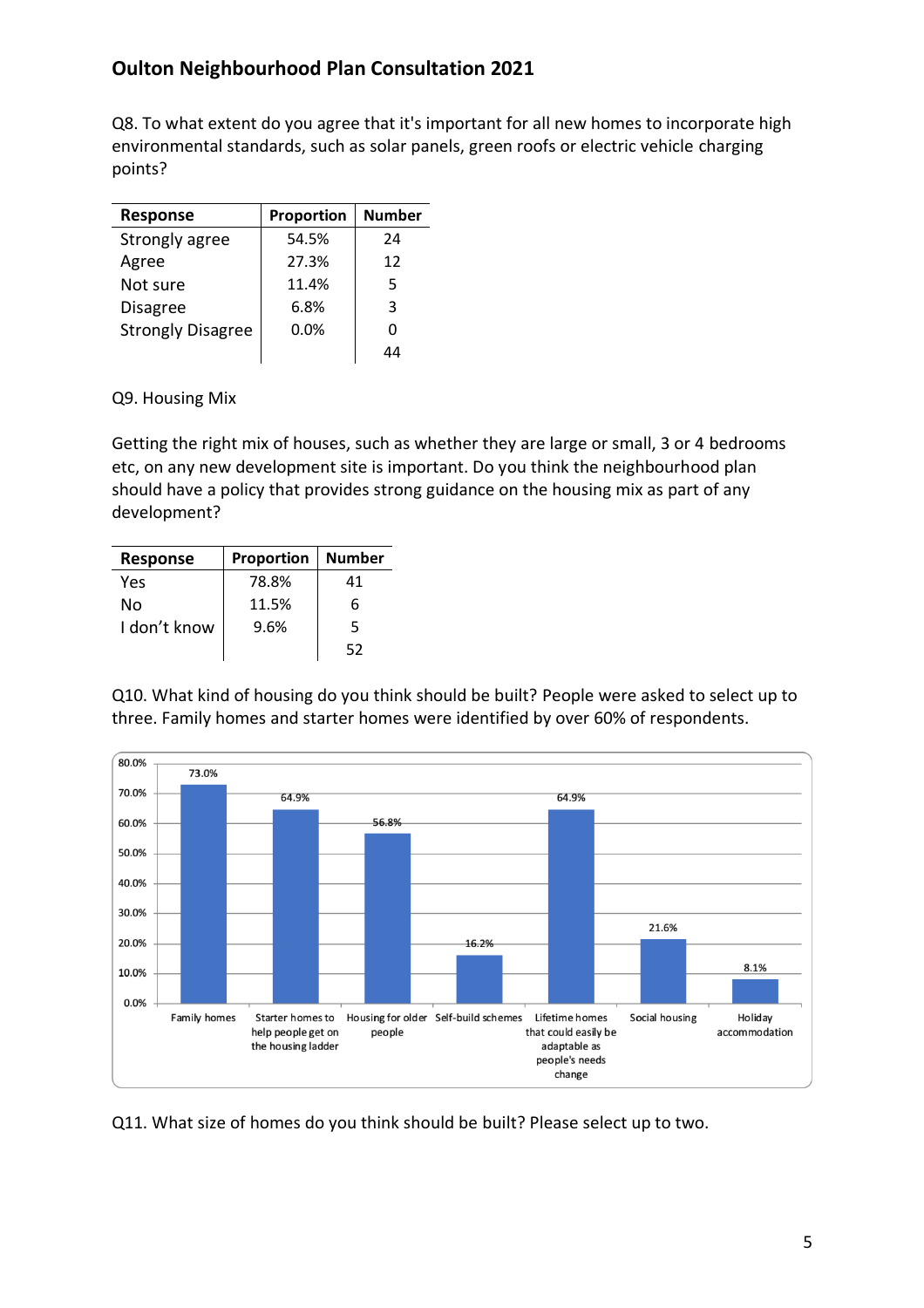

#### Q12. What type of property do you think should be built? Please select up to three.



### Q13. Would you support modern or contemporary designs for homes, such as eco-homes?

| Response     | Proportion | <b>Number</b> |
|--------------|------------|---------------|
| Yes          | 78.4%      | 29            |
| No           | 10.8%      | 4             |
| I don't know | 10.8%      | 4             |
|              |            | 37            |

#### **Travel and Transport**

Q14. Walking and Cycling

Do you think we should develop a walking and cycle network as part of the Neighbourhood Plan that seeks to prioritise improvements that can be delivered through development and other funding streams?

| <b>Response</b> | Proportion | <b>Number</b> |
|-----------------|------------|---------------|
| Yes             | 88.6%      | 39            |
| No              | 2.3%       |               |
| I don't know    | 9.1%       | 4             |
|                 |            | ΔΔ            |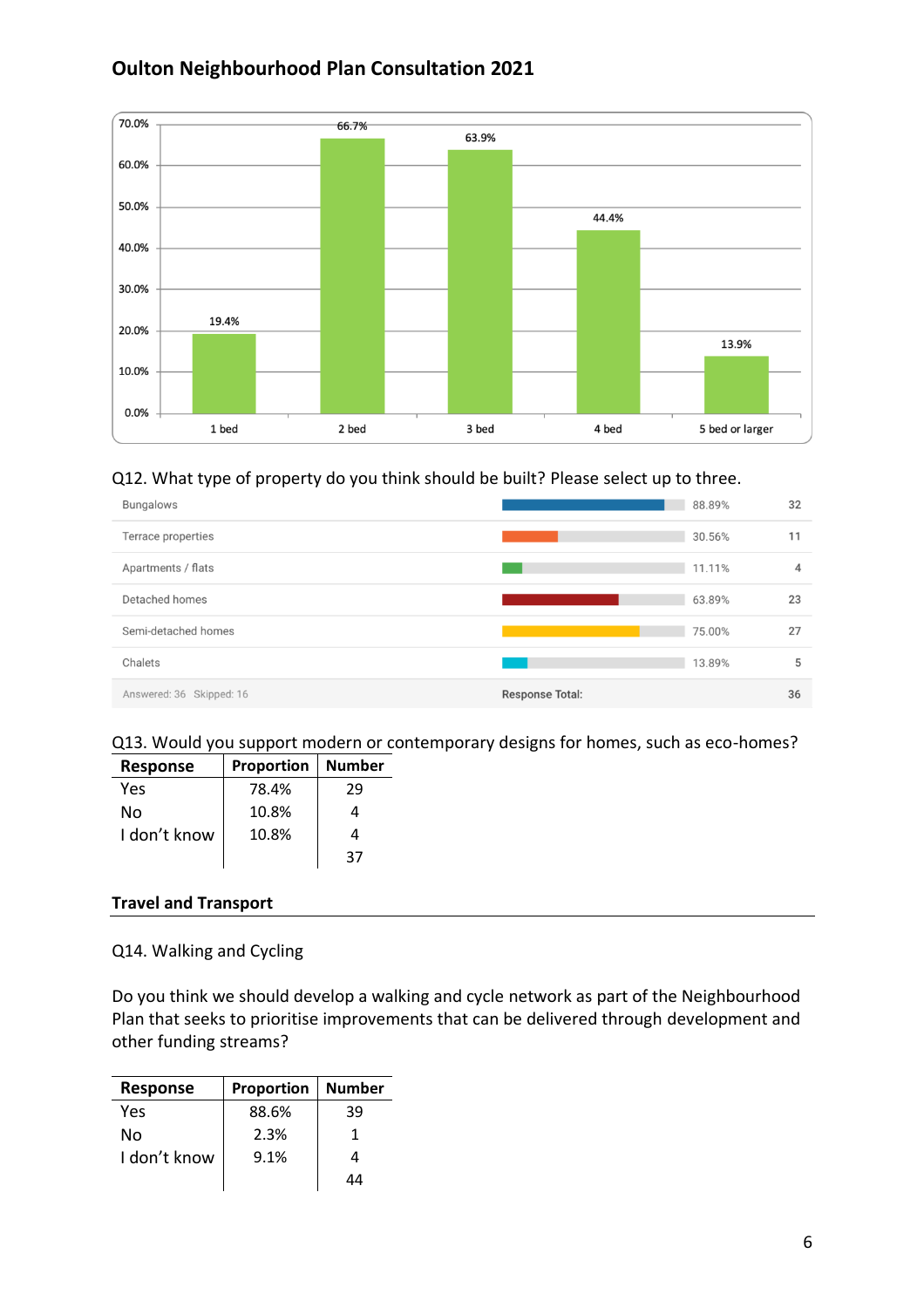Suggestions included:

- Oulton to Somerleyton
- On all new roads
- Oulton to Blunderston
- Camps Heath to Blunderston
- Routes to school
- Routes to parks
- Improvements at the roundabout at the top of Gorleston Road
- Church Lane
- The Street through to Rackman's Corner
- Hall Lane through the village
- Gorleston Road
- Through Camps Heath
- Sands Lane
- Woods Meadow
- Sands Lane to Somerleyton Road and Pound Farm
- Woods Meadow to Community Centre
- To Aldi from Sands Lane

Q15. Improvements to sustainable travel options, like walking, cycling and public transport would improve connections within Oulton and to nearby hubs like Lowestoft. Any new development in the parish could help to fund such improvements.



How important do you think each of the following improvements are in Oulton?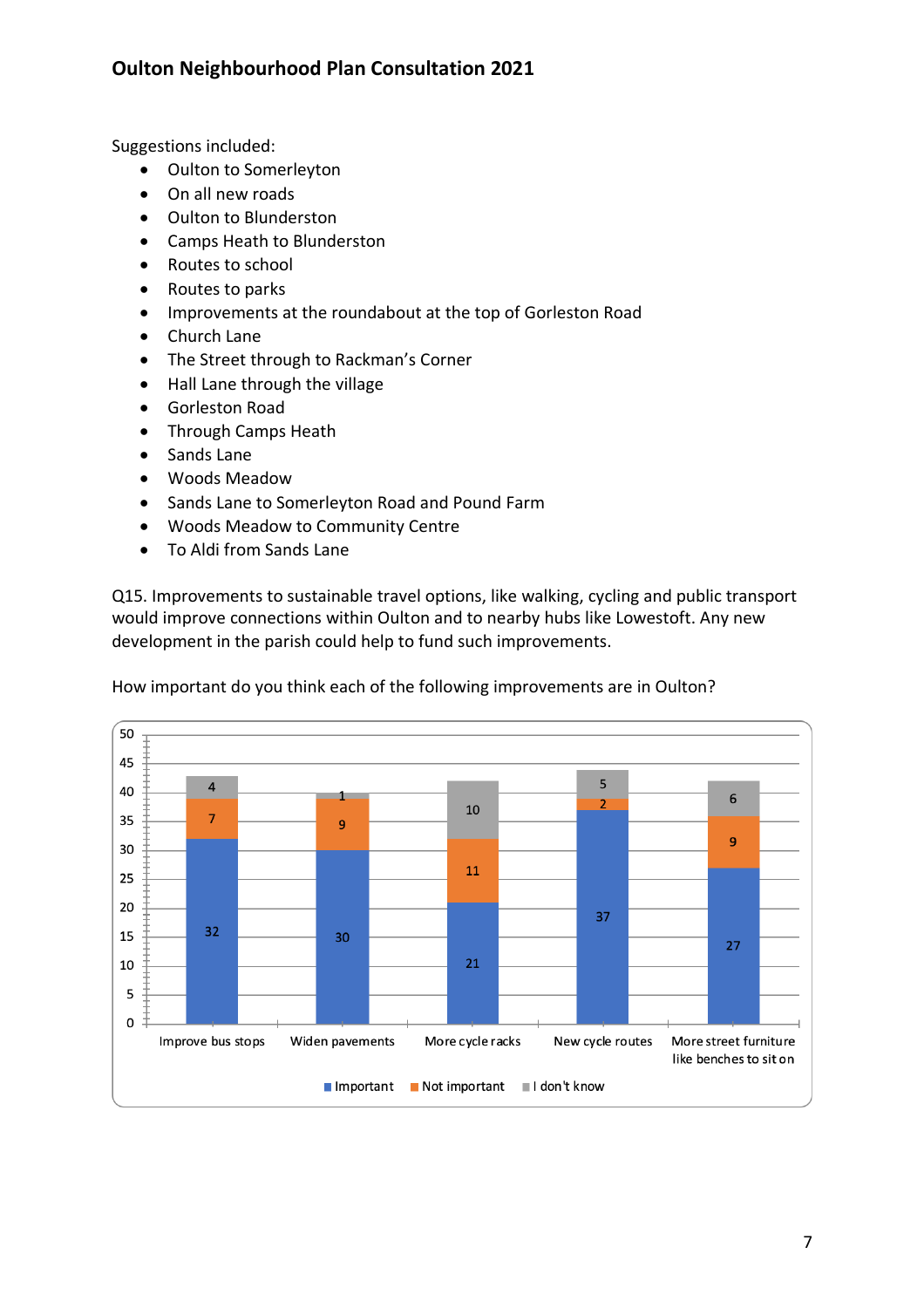A summary of where people felt new benches or cycle racks should go included:

- Christmas Lane
- Camps Heath near the phone box
- Church
- Fisher Row
- Corner opposite Beatrice Cottage and Wood Lane
- Community centre
- Camps Meadow
- Sands Lane
- Gorleston Road
- Wood Meadow

Q16. In readiness for the phasing out of petrol and diesel cars we are considering the availability of electric vehicle charging points within the parish. Do you think it's a good idea to install electric vehicle charging points in key public places around the parish?

| <b>Response</b> | <b>Proportion</b> | <b>Number</b> |
|-----------------|-------------------|---------------|
| Yes             | 67.4%             | 29            |
| N٥              | 14.0%             | 6             |
| I don't know    | 18.6%             | 8             |
|                 |                   | 43            |

A summary of comments includes:

- Oulton Community Centre
- Blue Boar car park
- Sands Lane near the shop
- All new homes should have one
- Mobbs Way
- St Michael's Church

#### **Demographics of respondents**

Q17. Which of the following indicates your interest in Oulton Neighbourhood Plan?

| <b>Response</b>       | Proportion | <b>Number</b> |
|-----------------------|------------|---------------|
| Resident              | 100.0%     | 43            |
| <b>Business Owner</b> | 4.7%       | 2             |
| Work in Oulton        | 7.0%       | З             |
|                       |            | 43            |

#### Q18. Indicate your age category:

| Response | Proportion | <b>Number</b> |
|----------|------------|---------------|
| 0-24     | $0.0\%$    | O             |
| 25-44    | 27.9%      | 12            |
| 45-64    | 44.2%      | 19            |
| 65-74    | 18.6%      | 8             |